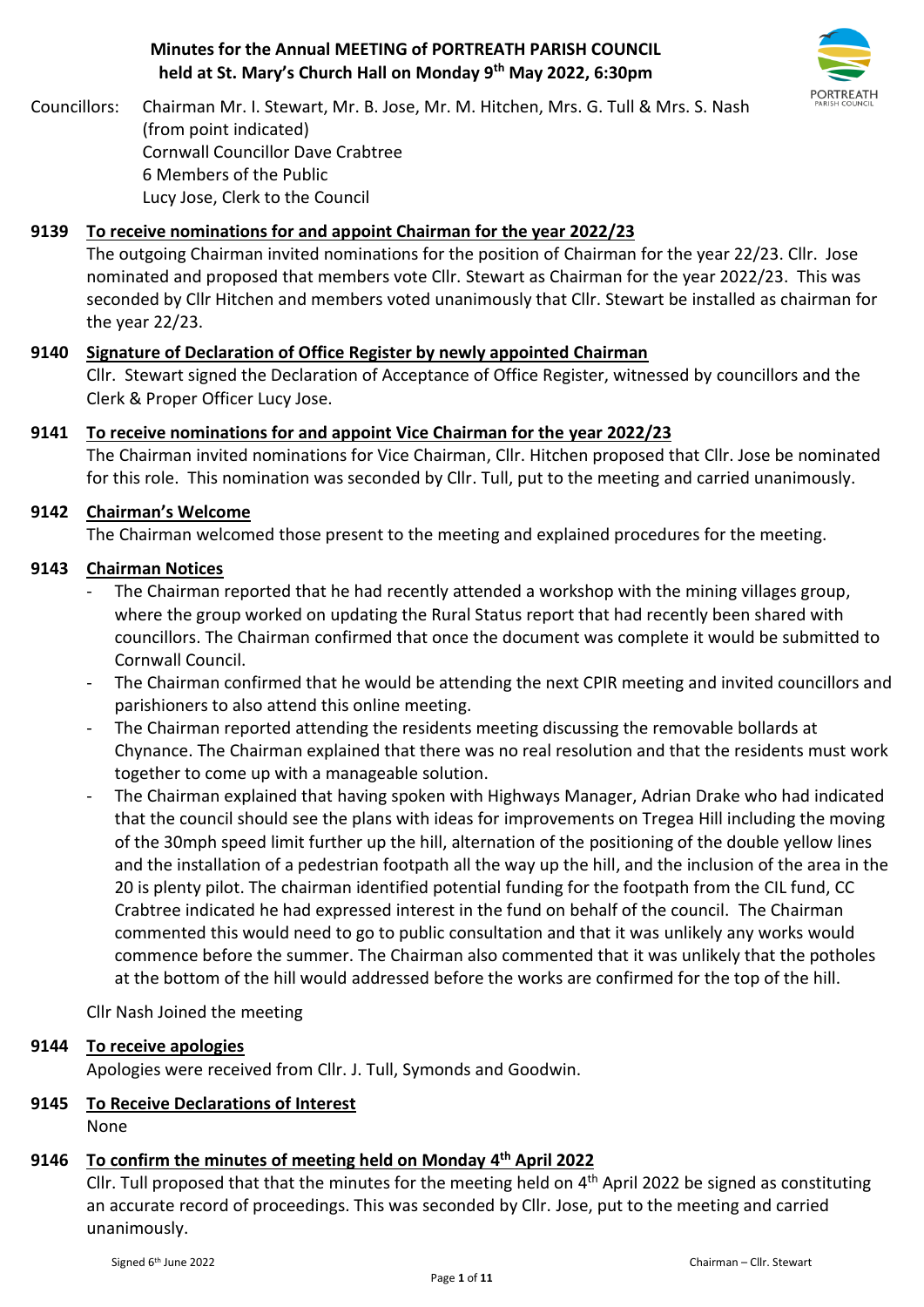# **9147 To confirm the minutes of the Finance and Staffing Committee held on the 6 th December 2021**



Councillors deferred approving the minutes as there were not sufficient members of the committee present to confirm the accuracy of the minutes.

**9148 Public Participation Session,** when members of the public may raise matters with Councillors Residents present alerted Councillors to a road traffic accident that had occurred the previous day where a vehicle travelling up Tregea Hill at speed had caused considerable damage to the bus stop at Forth Vean. The residents highlighted how lucky it was that there had been no one waiting at the bus stop and reiterated their extreme concern that vehicles routinely speed round the corner coming onto Cot Road making it incredibly dangerous for pedestrians and vehicles attempting to exit Forth Vean. Residents highlighted that even vehicles travelling below the speed limit posed a hazard to vehicles pulling out of the junction and to pedestrians waiting at the bus stop or crossing the road. The residents presented the council with photographs of the accident scene and a diagram with a potential solution to the issue attached. The Clerk agreed to share the diagram with the highways department for their consideration.

The volunteer who represented the parish at the police liaison meetings addressed councillors with an update from Inspector Sophie Curtis:

- Litter There has been an increase in litter at the very end of Lighthouse Hill at the rear gate to RAF Portreath. The parish council contractor has cleaned this up. Police patrols have identified several vehicles gathering there at night and 2 males have been warned for Cannabis. We are liaising with RAF Portreath to see if we can put up a no littering sign. There also appears to have been some rubbish dumped in the old WW2 buildings in the last week as the big log blocking the gateway has moved.
- Speed There are continuing complaints of speeding from Redruth to Portreath. Police speed checks have confirmed that vehicles are travelling too fast and we will try to return as and when we have the time and staff to do so. We have also suggested residents consider setting up a Community Speed Watch.
- **Tregea Hill** As the weather is easing there has been an increase in parking on the double yellow lines at the top of Tregea Hill. This is a council matter and police have moved cars on however.
- Parking at school Collection times has been spoken about and we have spoken to the Councils School crossing manager to keep an eye on this and keep us updated. We have attended but it was not too bad on our patrols.

### **9149 Review of delegation arrangements to Finance and Staffing Committee**

The Council reviewed the delegation arrangements to Finance and Staffing Committee and agreed that there were no amendments to the arrangements necessary.

#### **9150 Review of the terms of reference for the Finance & Staffing Committee**

The Council reviewed the terms of reference for the Finance & Staffing Committee and agreed that there were no changes required.

#### **9151 Appointment of members to Finance & Staffing Committee;**

Councillors agreed that membership of the Finance and staffing committee be the same as 21/22 and that members of the committee for the year 22/23 would be: Cllr. J Tull Cllr. S. Goodwin Cllr. R. Symonds Cllr. S. Nash Cllr. I. Stewart

#### **9152 Review of standing orders and financial regulations;**

Following review of both documents the meeting RESOLVED to follow the Clerks recommendation and:

- Add Review Page to the Financial Regulations
- Add Review Page and include the Parish Council logo on cover page of the Standing orders.

### **9153 Review of arrangements (including legal agreements) with other local authorities, not-for-profit bodies and businesses.**

The Council reviewed the arrangements (including legal agreements) with other local authorities, not-forprofit bodies and businesses, noting: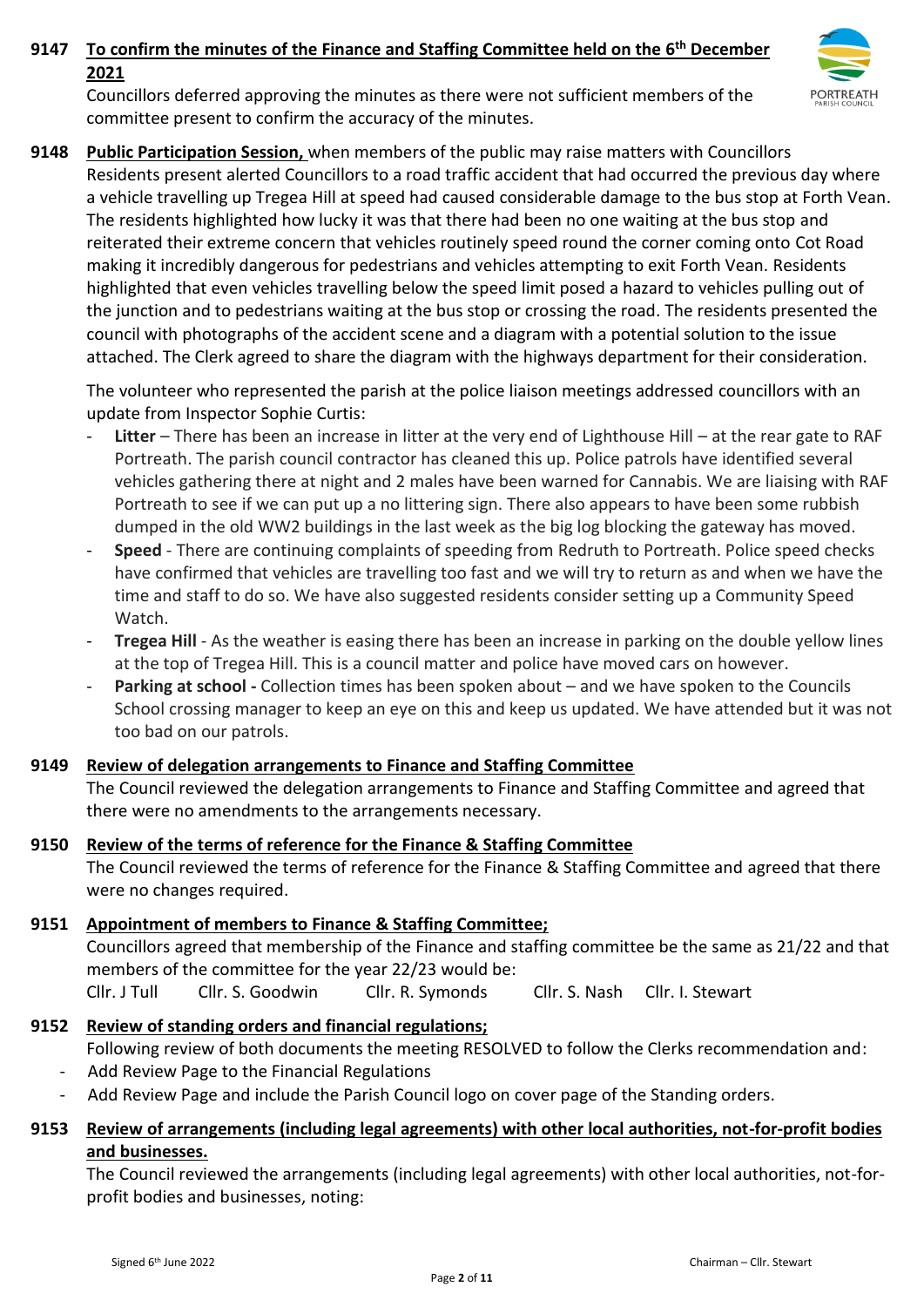| <b>Contractors:</b>                       |                                                  |
|-------------------------------------------|--------------------------------------------------|
| E Sampson                                 | <b>Litter Picking</b>                            |
| K Richards Landscaping                    | <b>Grounds Maintenance (toilets)</b>             |
| M Southerden                              | <b>Management of Public Toilets</b>              |
| Wallgate                                  | Service Contract for hand wash units in toilets  |
| Arrangements are currently in place with: |                                                  |
| Diane Green                               | Payroll Support                                  |
| S Hudson Accounting                       | Auditor                                          |
| PKF LittleJohn                            | Auditor                                          |
| Vision ITC                                | Website Hosting, Data Back Up IT Support         |
| ICO                                       | Registration as Data Controller                  |
| <b>Regular suppliers included:</b>        |                                                  |
| <b>BULB</b>                               | Electricity; Toilets paid by Direct Debit        |
| South West Water Business                 | Water & Sewerage; Billed quarterly, paid by BACS |
| NEST                                      | Pensions; Monthly Direct Debit                   |
|                                           |                                                  |

#### **9154 Review of representation on or work with external bodies and arrangements for reporting back;**

The Council reviewed representation on or work with external bodies and arrangements for reporting back noting:

| <b>Body/Group/Organisation</b>      | <b>Current Representation</b>                                       | <b>Reporting Arrangements</b>                                                    |
|-------------------------------------|---------------------------------------------------------------------|----------------------------------------------------------------------------------|
| <b>CPIR Community Network Panel</b> | Chairman                                                            | Verbal report at meetings<br>where required                                      |
| NHS North Kerrier Reference Group   | Cllr. Gillian Tull                                                  | Brief email or verbal report at<br>meetings where required                       |
| Police Liaison                      | <b>Volunteer Parishioner</b>                                        | Written report and verbal<br>report at meetings and in<br>between where required |
| Mining Villages Regeneration Group  | Chairman, Cllr. Goodwin                                             | Verbal report at meetings<br>where required                                      |
| <b>Mining Trails Group</b>          | Chairman, Cllr. Goodwin<br>supported where required by<br>Cllr Jose | Verbal report at meetings<br>where required                                      |

Councillors agreed to continue with the arrangements for representation into 22/23.

#### **9155 Review of inventory of land and other assets including buildings and office equipment;**

Councillors reviewed the inventory of land and other assets including buildings and office equipment. The meeting agreed that this record was an accurate inventory of the councils' assets.

#### **9156 Confirmation of arrangements for insurance cover in respect of all insurable risks;**

The Clerk confirmed the insurance arrangement for the council and comment that the policy was due for renewal on the 1<sup>st</sup> June 2022. The Clerk recommended that the council approve the Long Term Agreement (LTA) for the 5 year premium detailed. Councillors RESOLVED to approve the 5 YEAR LTA with Zurich Insurance.

#### **9157 Review of the Councils Risk Management policy and Register**

The Council reviewed the Risk Management policy and Register and RESOLVED to follow the Clerks recommendation to add a review page to the document.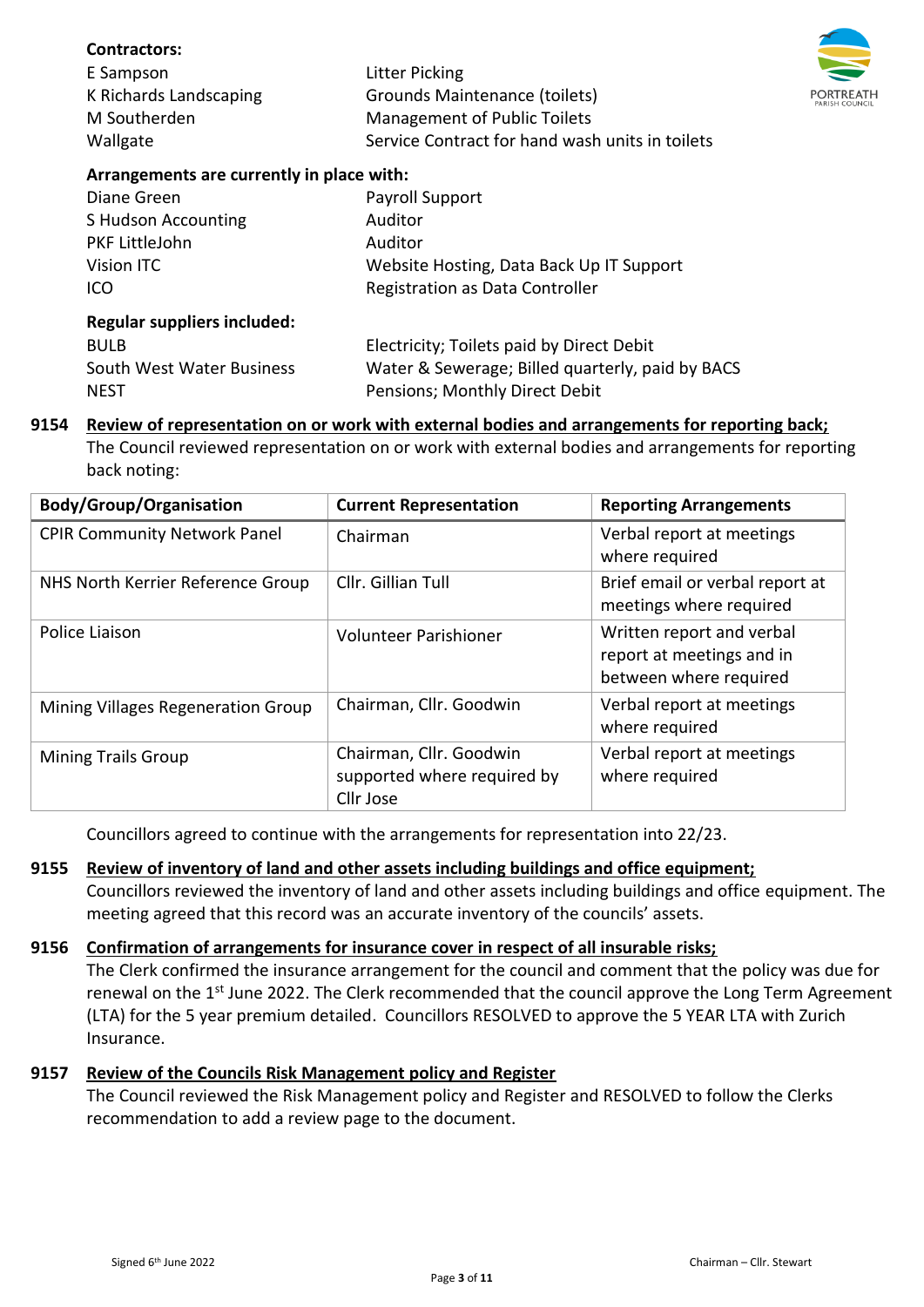# **9158 Review of the Council's and/or staff subscriptions to other bodies;**

Councillors review of the Council's and/or staff subscriptions to other bodies noting:



| <b>Body/Group/Organisation</b>                       | <b>Membership Type</b>    | <b>Annual Cost</b> |
|------------------------------------------------------|---------------------------|--------------------|
| <b>Cornwall Association of Local Councils (CALC)</b> | <b>Council Membership</b> | £420.71            |
| National Association of Local Councils (NALC)        | <b>Council Membership</b> | £90.18             |
| Society of Local Council Clerks (SLCC)               | <b>Clerks Membership</b>  | £186.00            |
| Society of Local Council Clerks (SLCC)               | Clerks CPD Membership     | £55.00             |

#### **9159 Review of the Council's complaints procedure;**

Councillors Review of the Council's complaints procedure and RESOLVED to follow the Clerks recommendation to add a review page to the document.

### **9160 Review of the Council's policies, procedures and practices in respect of its obligations under freedom of information and data protection legislation (***see also standing orders 11, 20 and 21***);**

Councillors reviewed of the Council's policies, procedures and practices in respect of its obligations under freedom of information and data protection legislation (*see also standing orders 11, 20 and 21*) and RESOLVED to follow the Clerks recommendation to add a review page to the Freedom of Information Act Policy for Handling Requests for Information.

The Clerk identified a gap in the Councils policies and requested that a councillor look at finding a data protection policy and document retention policy that can be adapted and adopted by this council. Cllr. Tull agreed to look at policies the council could adopt.

### **9161 Review of the Council's policy for dealing with the press/media;**

The Clerk identified a gap in the Councils policies and requested that a councillor look at finding a Dealing with the Press/media policy that can be adapted and adopted by this council. Cllr. Tull agreed to search for a policy to amend and adopt.

#### **9162 Review of the Council's employment policies and procedures;**

The Clerk recommended that the council continues with current practice of the Finance & Staffing Committee managing staff matters, procedures and policies and that relevant policies to be reviewed at the September Finance & Staffing Committee meeting.

### **9163 Review of the Council's expenditure incurred under s.137 of the Local Government Act 1972.**

The council reviewed the S137 expenditure for the year 21/22 noting:

| <b>Date</b> | Amount  | <b>Particulars</b>                                                                        |
|-------------|---------|-------------------------------------------------------------------------------------------|
| 26/10/21    | £552.00 | Royal British Legion – Poppy wreaths and decorations                                      |
| 31/01/22    | £127.63 | Portreath Preschool – Grant to purchase Wet weather gear to facilitate outdoor<br>session |
| 15/03/22    | £292.50 | Jubilee seed packs for parish children and residents                                      |
| <b>TBC</b>  | £17.00  | Donation to Royal British Legion from Cllr. Crabtree                                      |

# **9164 Determining the time and place of ordinary meetings of the Council up to and including the next annual meeting of the Council.**

The Council agreed that the dates for full council meetings for the year 22/23 be:

| $6th$ June 2022                | 5 <sup>th</sup> December 2022                          |
|--------------------------------|--------------------------------------------------------|
| $4th$ July 2022                | 9 <sup>th</sup> January 2023                           |
| 1st August 2022                | 6 <sup>th</sup> February 2023                          |
| 5 <sup>th</sup> September 2022 | 6 <sup>th</sup> March 2023                             |
| 3rd October 2022               | 3rd April 2023                                         |
| 7 <sup>th</sup> November 2022  | Annual Meeting of the Council 8 <sup>th</sup> May 2023 |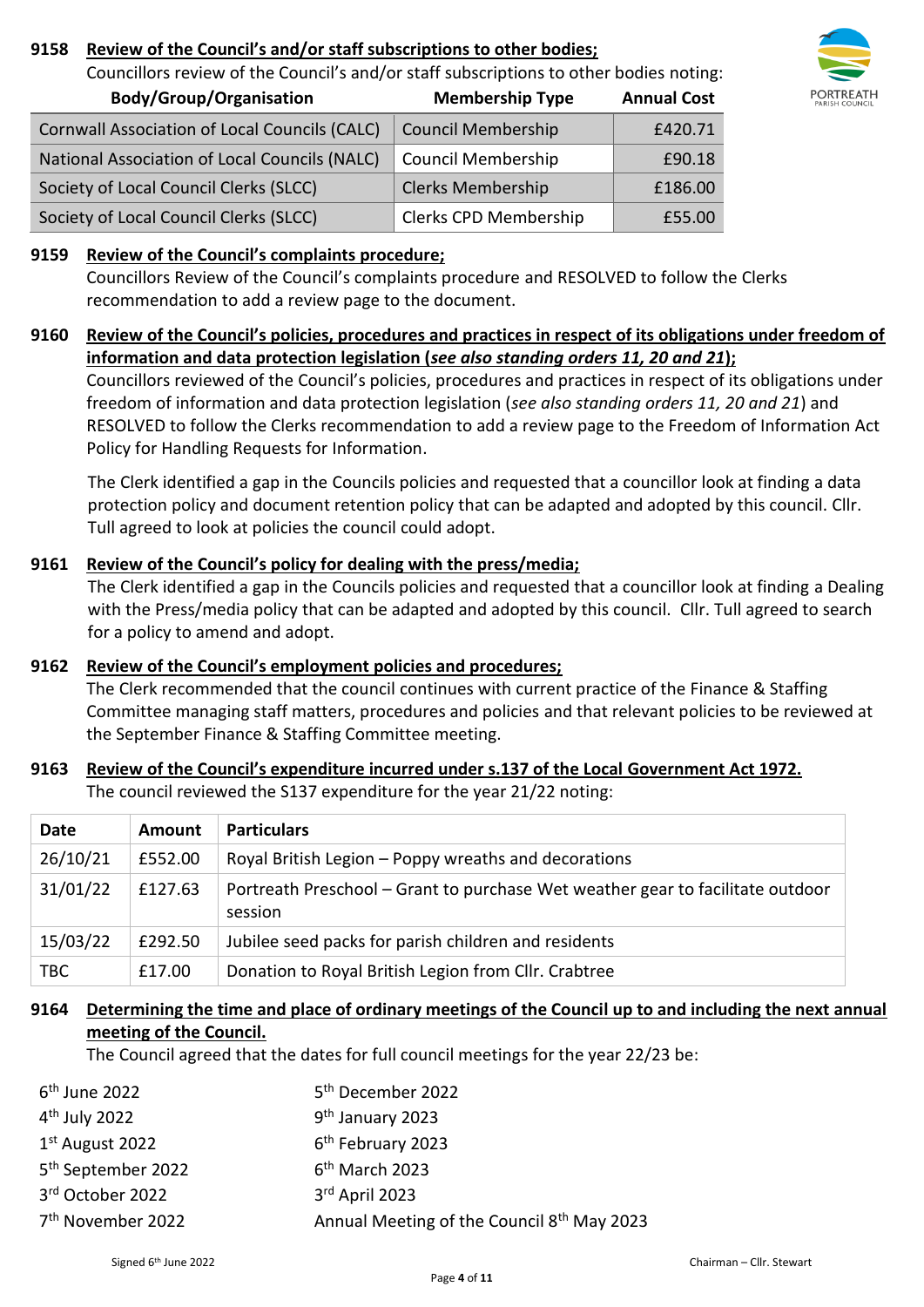

20th June 2022 19th September 2022

21st November 2022

20th March 2023

# **9165 Review the document COVID-19: Emergency Plan -Portreath Parish Council Plan**

The Council agreed to follow the Clerks recommendation and update the plan to include the following amendments:

- Change name of plan to: *Portreath Parish Council –Business Cessation Plan*
- Remove section *'Action required by staff and Councillors'*
- *Business continuity, Scheme of Emergency Delegation -* Reword Emergency Scheme of Delegation approval to read: Portreath Parish Council delegates authority to the Clerk informed by consultation with members of the Council, to take any actions necessary with associated expenditure up to £1500.00 to protect the interests of the community and ensure council business continuity during the periods where it is deemed inappropriate to meet due to an emergency situation.'
- *Service Provision, Planning* Remove reference to Covid-19
- *Service Provision, Business Continuity* Remove reference to Covid-19 social distance measures
- *Review -* amend emergency delegation to 'Clerk in consultation with councillors'
- **Review Retitle Review Section**

#### **9166 To note the decisions made under the scheme of emergency delegation during the year 21/22** The meeting noted the decisions made under the scheme of Emergency delegation during 22/23.

# **9167 To consider extending the period of emergency delegation to the clerk in consultation with the council until the next annual meeting of the council**

The meeting considered extending the period of emergency delegation to the clerk in consultation with the council until the next annual meeting of the council, and RESOLVED that Portreath Parish Council delegates authority to the Clerk informed by consultation with members of the Council, to take any actions necessary with associated expenditure up to £1500.00 to protect the interests of the community and ensure council business continuity during the periods where it is deemed inappropriate to meet due to an emergency situation.

# **9168 To receive the report of Cornwall Councillor Dave Crabtree,** authorise any actions and consider any associated expenditure

CC. Crabtree addressed the meeting highlighting issues he had dealt with in the month of April.

- Martins Meadows/Feadon Lane: Following complaints of residents that the volume of traffic for Gwel an Mor using Feadon Land had become unacceptable, CC Crabtree confirmed that Feadon Lane is indeed under the ownership of Gwel an Mor and they do have the right to use it for vehicular access. CC. Crabtree confirmed that he had discussed this with the management at Gwel an Mor who had agreed to direct traffic where possible to use the alternate access road.
- **Chynance Bollards:** CC. Crabtree confirmed that he had attended a residents meeting trying to come to a compromise over the issue of the removable bollards at Chynance. CC Crabtree commented that there was no real agreement reached, but a 6 month trial of Cormac holding the key and distributing to residents when required for maintenance would commence immediately, but some residents were considering legal action on the matter.
- **Environment Agency Flood Alleviation Scheme:** CC Crabtree confirmed works were due to commence later in the year.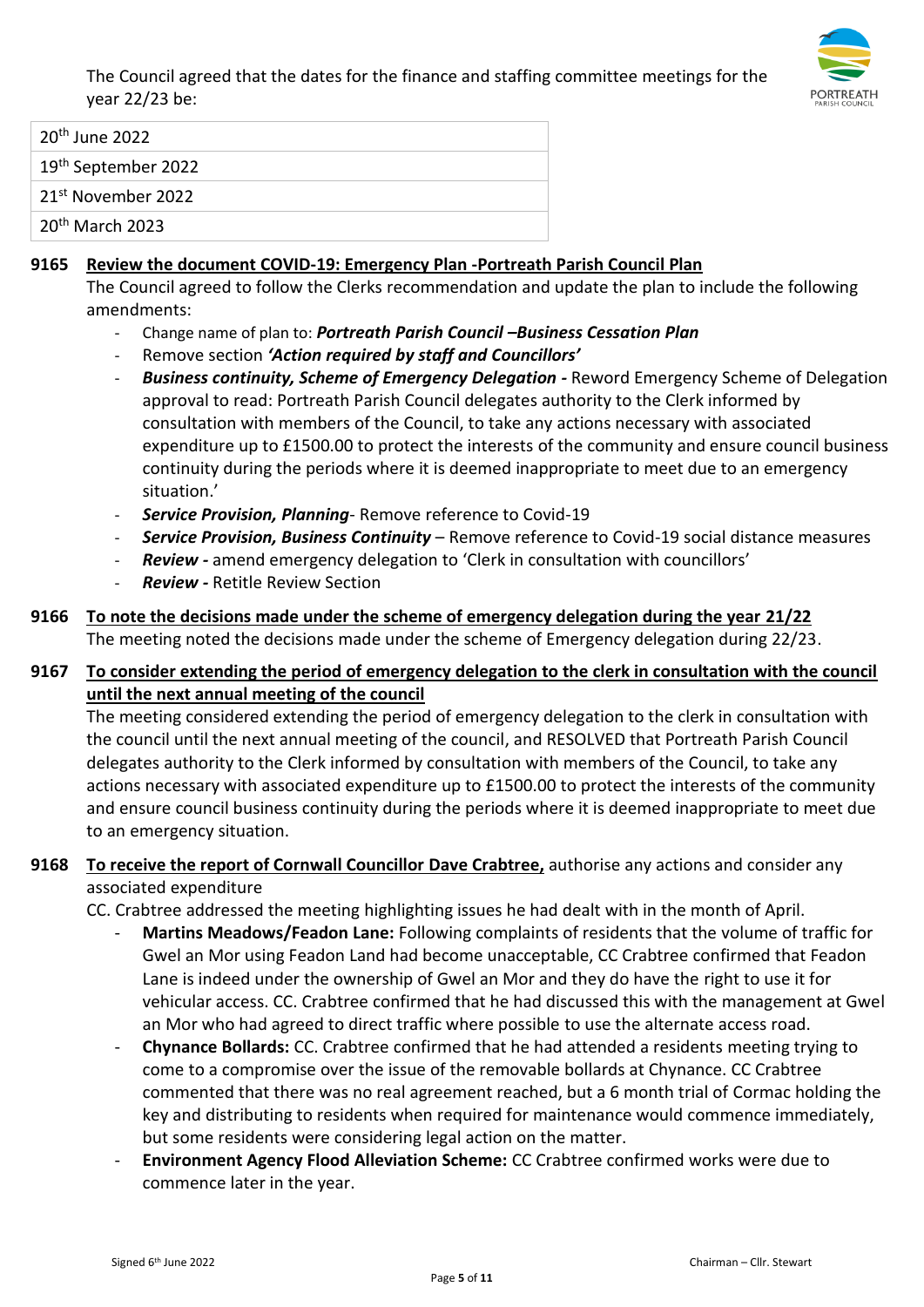- **Tregea Hill-Bottom:** Cc Crabtree confirmed that Cormac were aware of the issues at the bottom of Tregea hill, with the potholes, and that full resurfacing was unlikely prior to the scheme for the top of the hill is approved, but filling of the holes would be done in coming weeks.



- **Forth Vean:** Following the recent accident CC Crabtree confirmed he would bring the area of concern to the portfolio holder for transport to look at suitable solutions.
- **Tregea Hill -Top:** CC Crabtree confirmed that the local policing team are aware of the issue of vehicles parking on the double yellow lines and have agreed to move on vehicles parked dangerously where they have the resources to do so, and have offered to place no waiting cones out. The meeting concurred that this action would not be effective as the cones would be moved. CC Crabtree expressed his concern at the hazards of the current arrangements and commented that the installation of a footpath running the length of the hill would be helpful and commented that CIL funding could be used towards this project. The chairman asked CC Crabtree to express interest on behalf of the council in CIL funding for this infrastructure project.
- **Queens Ancient Woodland:** CC Crabtree explained that the old, twisted beach in Tehidy woods had been selected to be included in the Queen's ancient woodland, as part of the celebrations making the platinum jubilee.
- **Tehidy Woods Parking Consultation:** CC Crabtree confirmed that there would be no charges for parking at Tehidy at present, however the council still strives to make profit from the woods and that there may be new carparks opened that would be chargeable, including the possibility of overnight campervan parking included.

### **9169 Planning**

- **(a)** To give consideration as consultees to:
	- **i) PA22/03327** | Construction of Timber Car Port Garage & Associated Works | The Emerald School Lane Portreath Cornwall TR16 4JP Councillors considered the proposal and raised concern of the flood risk to the proposed. Following discussion councillors unanimously **RESOLVED** not to object to the proposal providing that an appropriate flood risk assessment has been carried out and found acceptable by the Environment Agency.
	- **ii) PA22/02650** | Permission in Principle: Construction of single dwelling | Land North Of Carn View Cambrose Redruth Cornwall TR16 4HT Following discussion about the proposal and the planning history for the location, councillors **RESOLVED** not to object to the proposal at this stage and await a full planning application before giving further comment.
	- **iii) PA22/03697** | Proposed rear extension and garage conversion with internal alterations | 39 Tregea Close Portreath Cornwall TR16 4TR Councillors **RESOLVED** to support this proposal.

### **(b)** To give consideration to:

**i) PA22/03072** | Cross-subsidy residential development consisting of 6 dwellings (3 affordable), access and landscaping | Land Off Forthvean Road Porthtowan Cornwall TR4 8AY The Chairman summarised the proposal and reminded the meeting of the planning history for the location. Members noted the strong public objection and the objection of St Agnes Parish Council.

Cllr. Jose proposed that members of Portreath Parish Council object to this proposal: Whilst this development is not within the parish of Portreath following the boundary review this council sees no reason to support the proposal and continues to object to the development of the site in line with their objection to planning application PA20/04003. This was seconded by Cllr. Tull put to the meeting and carried unanimously.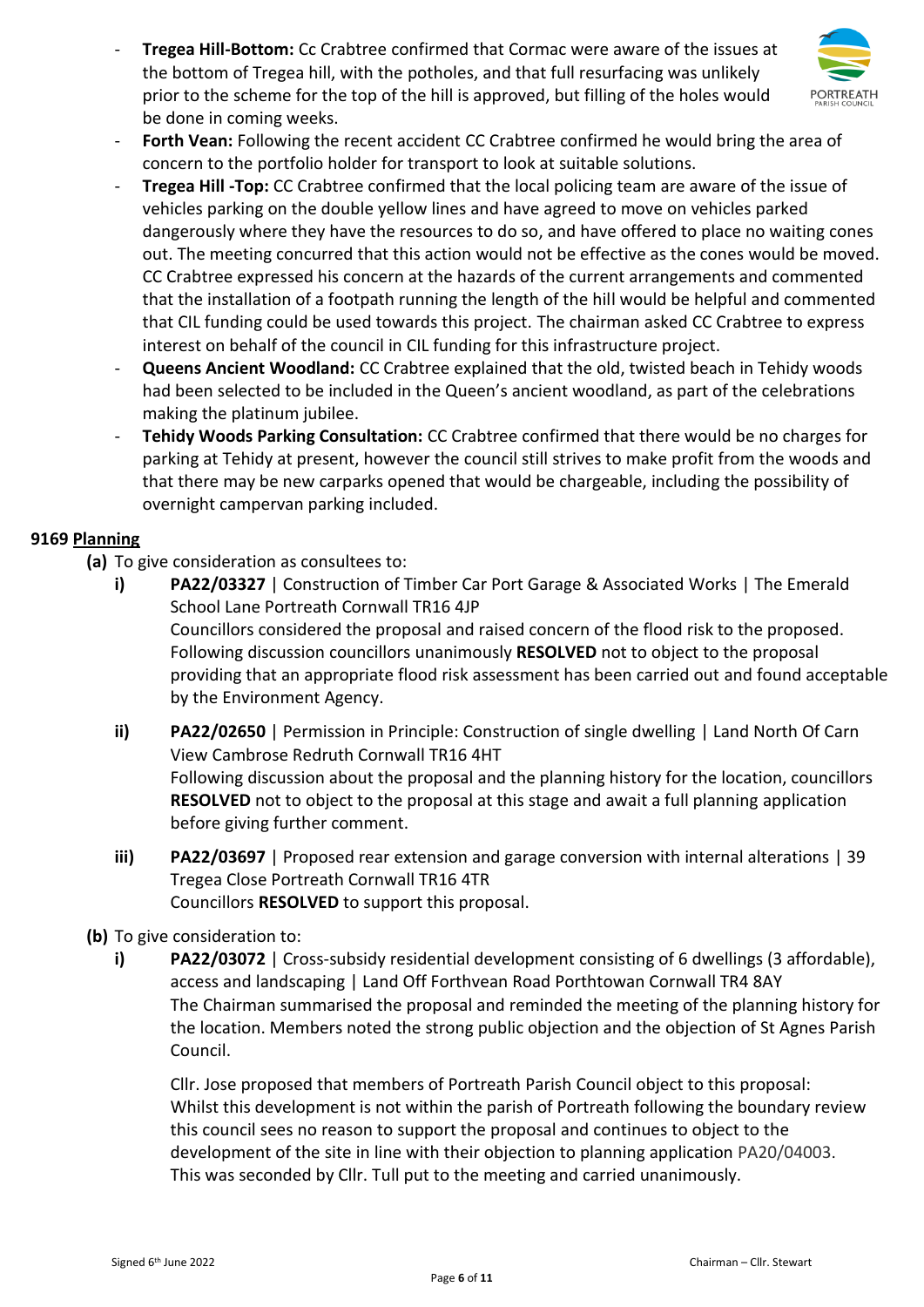**(c) To give consideration as consultees to any planning applications received since the preparation of this agenda** None



- **(d) To give consideration to any planning applications referred to the council under the 5 day notice protocol**  None
- **(e) To note any planning appeals** None
- **(f) To receive the report of planning decisions and correspondence and authorise any actions** The meeting noted that planning applications PA21/12616, PA22/00178 and PA22/02683 had been approved during the month of April.

# **9170 To Complete and approve the Annual Governance Statement for the year 2021/22**

The meeting noted receipt of the internal audit report.

Following debate Cllr. Hitchen proposed that the Annual governance statement be completed with the response yes to questions 1-4 and 6-8, No to question 5 and n/a to question 9. This was seconded by Cllr. Jose, put to the meeting and carried unanimously.

The Annual Governance Statement was signed by Chairman and the Clerk with councillors as witnesses.

### **9171 To Approve the Accounting Statements for the year 2021/22**

The Clerk presented the Annual accounting figures to members. Following debate, Cllr. Nash proposed that the Annual Accounting statement be signed by the Chairman as a fair representation of this Council's finances. This was seconded by Cllr. Tull, put to the meeting and carried unanimously.

# **9172 To receive the following reports,** authorise any action and consider associated expenditure

#### **(a) Finance**

**i) To receive report on the balance of the bank account** 

The Clerk reported that on the 30<sup>th</sup> April 2022 balance of the current account stood at £46,198.00 and the balance of the Savings Account stood at £40,238.38. The Bank statements were signed by The Chairman.

ii) To receive the Payment Schedule for the period 1<sup>st</sup> April– 30<sup>th</sup> April 2022 and authorise payment **of invoices received, and payments scheduled for 1 st May – 31st May 2022**

Out lining the payment schedule the Clerk detailed payments made totalling £4529.23 for the period 1<sup>st</sup> April 2022 – 30<sup>th</sup> April 2022 and payments totalling £12366.00 due for payments in the period 1st May 2022-31st May 2022.

Cllr. Nash proposed that the clerk line up payments as listed in the schedule. This was seconded by Cllr. Tull, put to the meeting and carried unanimously.

### **iii) To note any income received**

The meeting noted income of £41,542.89 made up of the first instalment of the precept and CTS grant, a CIL payment (£2519.77) and the 21/22 VAT refund (£2167.89)

# **iv) To note the receipt of CIL funds and consider the creation of a CIL reserve,** authorise any action and consider associated expenditure

The Clerk advise that a CIL payment of £2519.77 had been received and recommended that the council Create a CIL Reserve using the CIL income received with the Precept £2519.77 and the CIL Monies received in 21/22 £ 1102.50. Making a total reserve of £3622.27. The Clerk advised that this will not affect the budget set at the December meeting as the year has started with slightly increased funds than predicted.

Councillors considered the recommendation and RESOLVED to council Create a CIL Reserve using the CIL income received with the Precept £2519.77 and the CIL Monies received in 21/22 £ 1102.50.

**v) To note and approve the regular direct debit payments from the current account** Councillors noted the current direct debit payments the Council makes and unanimously RESOLVED to approve the use of direct debit for the payments for the year 22/23.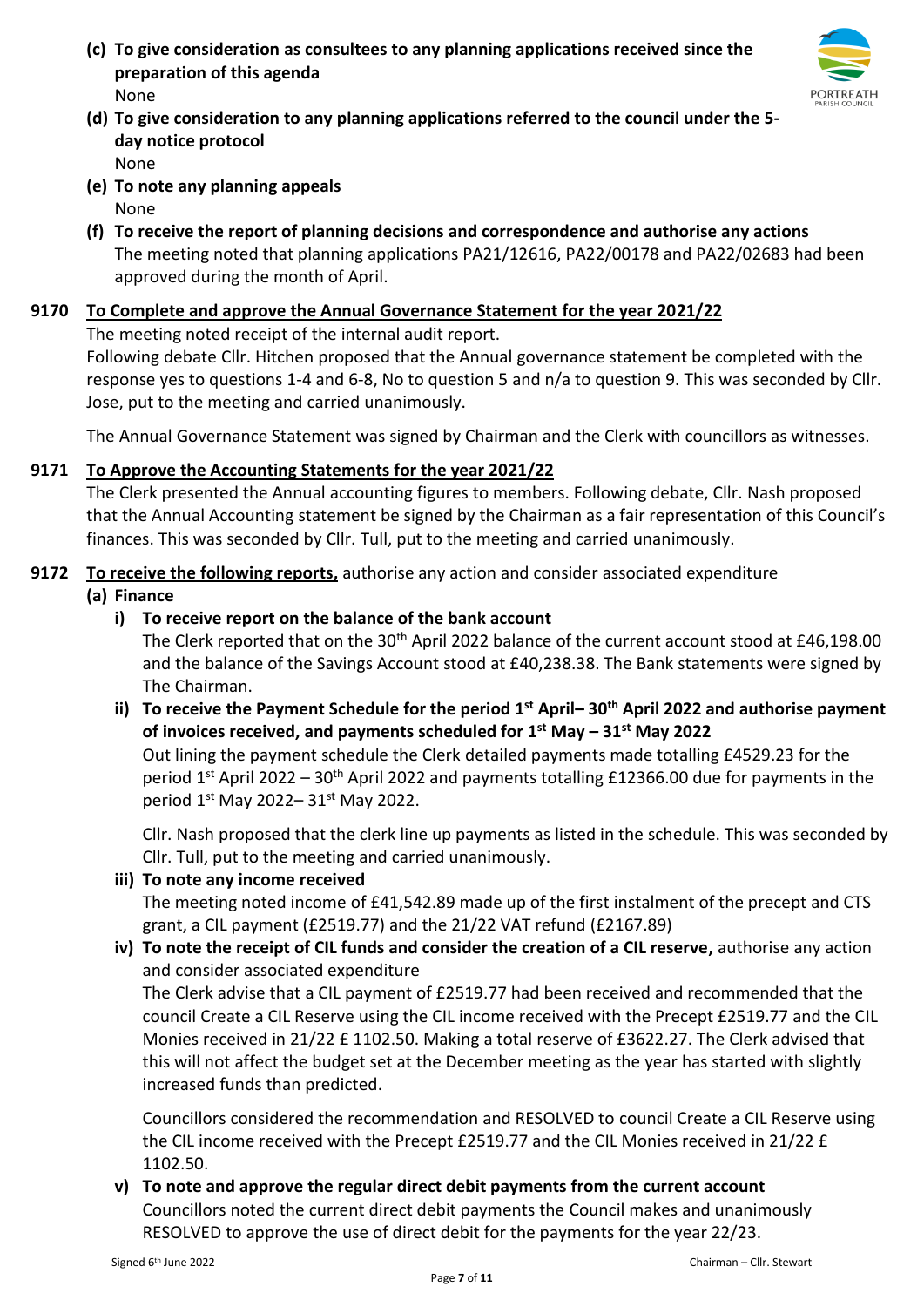#### **vi) To approve the use of BACS and CHAPS payments**  Councillor unanimously **RESOLVED** to approve the use of BACS and CHAPS payment to maintain smooth running of the councils' finances.



# **vii) To note the RPI increase of 6.8% relevant to the contracts:**

- Litter Collecting in the Parish of Portreath, for the period 01/04/20 to 31/03/23
- Management of the Portreath Parish Public Toilets: Portreath, for the period 01/04/20 to 31/03/23
- Contract for the Grounds Maintenance Land surrounding the Public Conveniences and Former Public Toilets Block: Portreath, for the period 01/04/20 to 31/03/23 Councillors noted the 6.8% increase in RPI relevant to the contracts listed above.

# **viii) Review of fees and charges**

Councillors reviewed the fees and charges the council is committed to for the year 22/23.

| To                       | <b>Frequency</b>    | <b>Particulars</b>                                  | <b>Amount</b> |
|--------------------------|---------------------|-----------------------------------------------------|---------------|
| ICO                      | Annually            | Annual Registration fee to ICO - Data<br>Controller | £35.00        |
| <b>Unity Trust Bank</b>  | Quarterly           | <b>Account Fees</b>                                 | £18.00        |
| <b>BULB</b>              | Paid by monthly DD  | <b>Standing Charge</b>                              | £0.3277       |
|                          | Paid by monthly DD  | Unit Price/KWH                                      | £0.2739       |
| South West Water         | As billed quarterly | Water / Cubic Meter                                 | £1.9961       |
|                          | As billed quarterly | Sewerage/ Cubic Meter                               | £3.3386       |
|                          | As billed quarterly | Standing charge                                     | £0.1956       |
| <b>Vision ICT</b>        | Annually            | <b>Website Hosting</b>                              | £175.00       |
|                          | Annually            | <b>SSL Certificate</b>                              | £50.00        |
|                          | Annually            | Data Back up                                        | £120.00       |
| <b>Hudson Accounting</b> | Annually            | <b>Internal Audit</b>                               | £200.00       |
| PKF Littlejohn           | Annually            | <b>AGAR</b>                                         | £300.00       |
| D Green                  | Annually            | Payroll Support                                     | £120.00       |

### **(b) Clerks Report**

- **i)** General Update
	- **Vanessa Luckwell, Community Link Officer:** The Clerk informed the meeting that she and the Chairman would be meeting with Ms Luckwell to discuss forming Community Emergency Plan and to consider future projects of the council.
	- **Staff Holidays:** The Clerk advised the meeting of their scheduled annual leave.
	- **New Laptop:** The Clerk confirmed that the new laptop was up and running and that they are awaiting delivery of the screen to run alongside the laptop.
	- **Training Schedule:** The Clerk drew councillors' attention to the recently circulated training schedule as asked members to contact them if they want booking on to any of the sessions.
	- **Bank Paperwork**: The Clerk advised that the application to have Cllr. Nash added as a signatory had come to a halt due to the resignation of Cllr. Kessell, bay asked that relevant paperwork was signed to try and proceed with the application.
	- **June Meeting**: The Clerk advised that due to upcoming bank holidays the agenda for the June meeting will need to be published early, therefore this will be a short agenda, with minimal business transacted at the meeting. The Clerk requested that any items for inclusion on the agenda be forwarded asap.
	- **Casual Vacancy:** The Clerk confirmed that Cornwall Council had been notified of the vacancy, and that Cornwall Council had issued a notice of the vacancy. The Clerk explained the process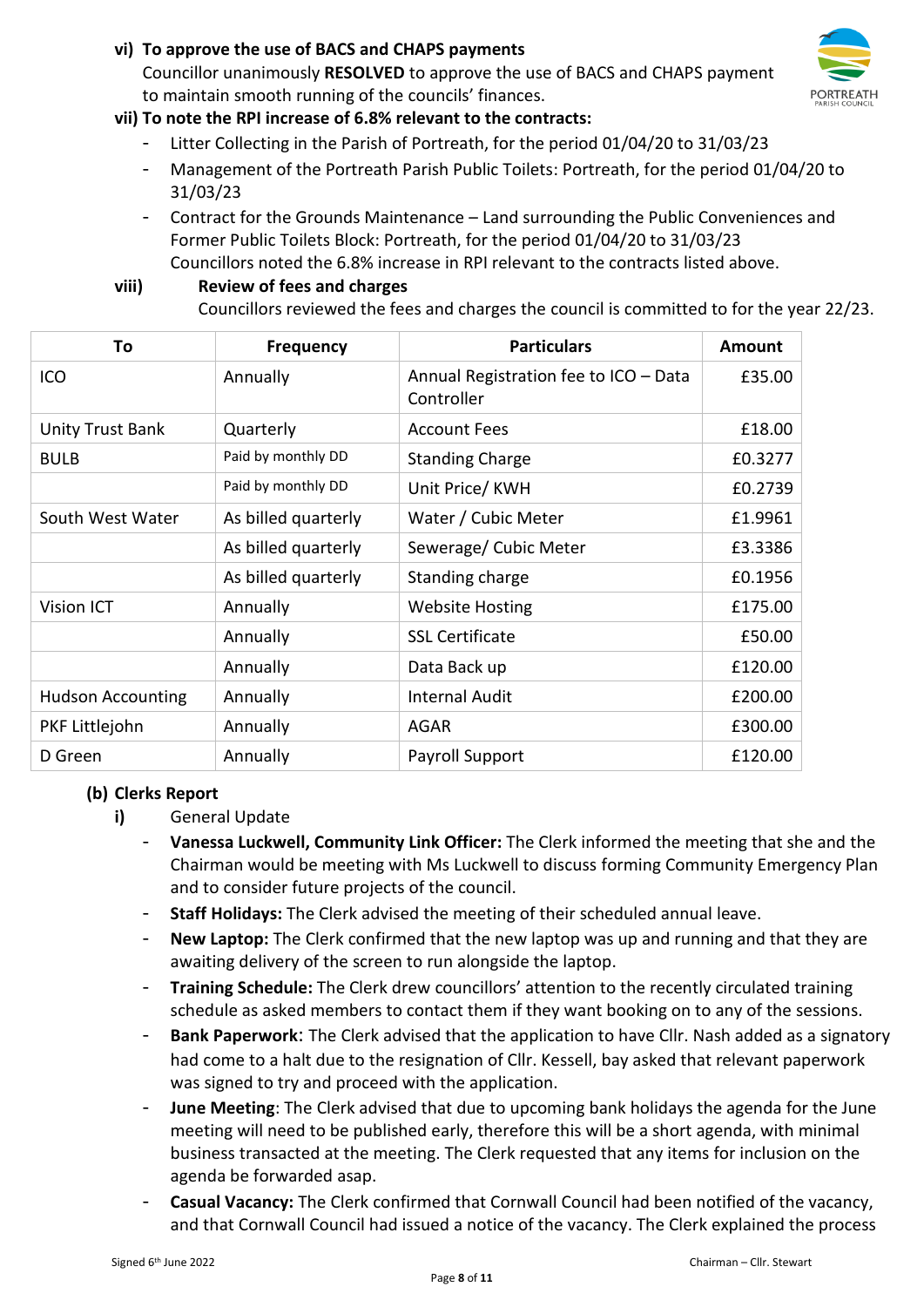for filling the vacancy commenting that an election could be costly to the council. The Clerk confirmed that by the next meeting the council should know if the position should be filled by election or co-option.



# **ii)** Queens Platinum Jubilee

- **Jubilee Beacon:** The Clerk confirmed that the beacon was on order as was the gas for the beacon. The Clerk asked for a volunteer to collect the gas. Cllr J Tull was volunteered to collect.
- Jubilee Seeds: The Clerk confirmed that the seeds had now been circulated, and just a few packets remained. Cllr Hitchen asked for the remaining seed packets.
- **Jubilee Beacon Trail:** The Chairman summarised the trail sponsored by Gwel an Mor and confirmed that the posters were now in place and that the trail is operational.
- **Street Parties;** Cllr. Tull gave a summary of the parties planned throughout the parish.

# **9173 Update on projects for the year 21/22,** authorise any action and consider associated expenditure

# **a) Public Toilets**

The Chairman confirmed that all cubicles were open daily, and that spot check showed the cleaning was adequate at present. The chairman reported reactive maintenance carried out during the month of April.

# **b) Neighbourhood Development Plan (NDP)**

The Chairman confirmed that the referendum for the NDP would be held on the 23 $^{\text{rd}}$  June and that advertising would commence on the  $12<sup>th</sup>$  May. The Chairman reminded the meeting that they were only allowed to promote the referendum and not influence the vote in any way.

# **c) Signage**

The Chairman confirmed that the council awaits confirmation of the excavation licence, which they have recently chased.

### **d) Technology**

The meeting confirmed that the new laptop was now up and running and that the clerk awaits delivery of the screen to run alongside the laptop.

The Chairman confirmed that it was still the intention to replace the projector and screen and that would be done in the near future.

### **e) WAAF Site**

### **i) General update**

Nothing of note to report.

**ii) Update on the proposals for the future of the WAAF Site,** authorise any action and consider associated expenditure

### General Update

The Chairman summarised the project to date, outlining the overage clause in the transfer from Cornwall Council, commenting that this could be problematic moving forward if Cornwall Council would not waive the clause. The Chairman informed the meeting that the developers were concerned regarding this clause, however had indicated that they would negotiate with Cornwall Council to have the clause waived if needed.

The Chairman reported that following consultation with Cornwall Council it did look that they were minded to waive the overage clause and the planning department minded to support an application for 100% affordable housing in the area.

- Consider the formation of a WAAF Site Working Group authorise any action and consider associated expenditure

The Chairman recommended that a working party be set up to expedite the affordable housing project. The Clerk commented that a working party could be made up of members of the general public as well as councillors.

The Chairman, Cllrs. Jose, Hitchen and member of the public Mr Boorman- Hewitt volunteered to make up a working group.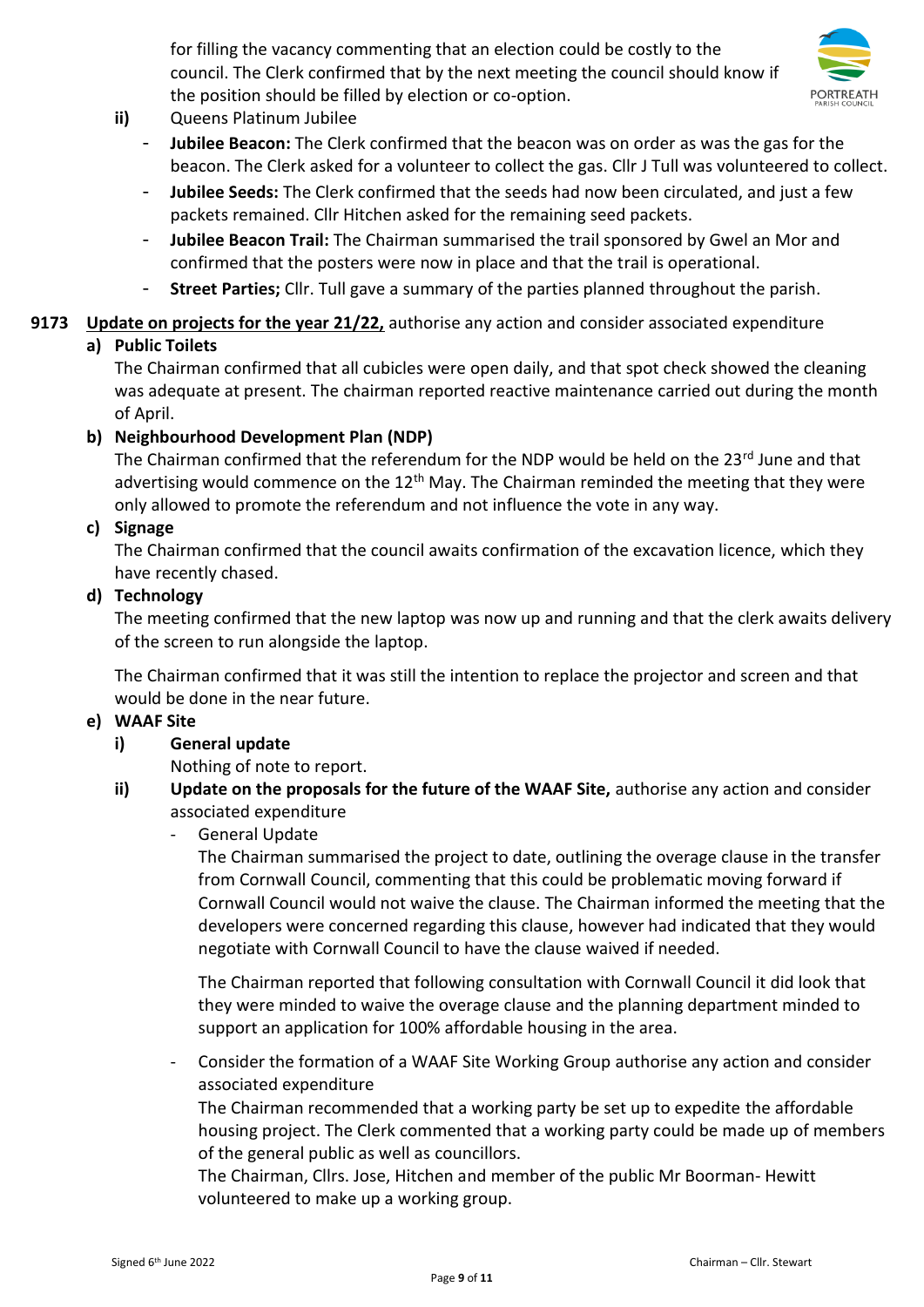The Chairman proposed that the working group be formed with initial membership of themselves, Cllrs Jose and Hitchen and member of the public Mr Boorman- Hewitt. This was seconded by Cllr. Tull put to the meeting and carried unanimously.



The Chairman commented that the next step for the project was to sign the head of terms document once the advised amendments had been made. The Chairman proposed that the working group be given the authority to sign the Heads of Terms document on behalf of the council to save any further delay in the project. This was seconded by Cllr. Nash, put to the meeting and carried unanimously.

#### **9174 To Consider the future of the Former public toilets, following the decision of the Portreath Improvements Committees decision not to accept the transfer of the asset**, authorise any action and

consider associated expenditure

The Chairman reminded councillors of the options when the future of the building was last considered:

- **a)** Source funds to refurbish the current building.
- **b)** Source Funds to knock down the former toilets building and use the land for community/ heritage purpose or picnic area/ seating area or recycling area
- **c)** Sell the building, outright. Use funds (50% of net sale fund) for supporting the Parish Council Budget
- **d)** Obtain planning permission for a multi use building, including parish office and small meeting place
- **e)** Pass the asset to a Portreath Community Organisation

The Chairman reminded the meeting that this council had resolved to prioritise options:

priority 1: Option E, priority 2: Option D and priority 3: Option B at their meeting on the 6<sup>th</sup> September 2021.

Cllr. Hitchen raised the possibility of a parish office and meeting space within the development at the WAAF site. The Chairman commented that the council had agreed that it did not consider this an appropriate place for such facility.

Councillors considered the funds that may become available following the completion of the affordable housing project at the WAAF site and commented that this funding would be sufficient to bring option d to fruition.

The Chairman commented that the overage clause in the transfer from Cornwall Council would likely reduce the market value of the building considerably.

Councillors concurred that using funds generated by the sale of the WAAF site for affordable housing was a project worth exploring, and that retaining the land would be beneficial to the parish.

Councillors noted that there was no real ongoing cost to retaining the building as it is at present and agreed that it could be offered as storage on a short-term basis to local business who had shown interest, as it had been in the past to generate income in the short term.

Following further discussion Cllr. Jose proposed that the council waits to see what happens with the WAAF site with a view to using funds raised in developing the former public toilets into a parish office and community asset, Should the WAAF site project not come to fruition, look for alternate funding with the over all decision to keep the land under parish council ownership, to be reviewed in May 2025. This was seconded by Cllr. Tull, put to the meeting and carried unanimously.

CC Crabtree advised speaking with the community link officer to look at potential funding sources.

Cllr. Hitchen suggested that planning for development should be sought as soon as possible. Councillors considered the cost involved with a full planning application and asked the Clerk to identify potential monies from the current budget which could be used to get the project moving.